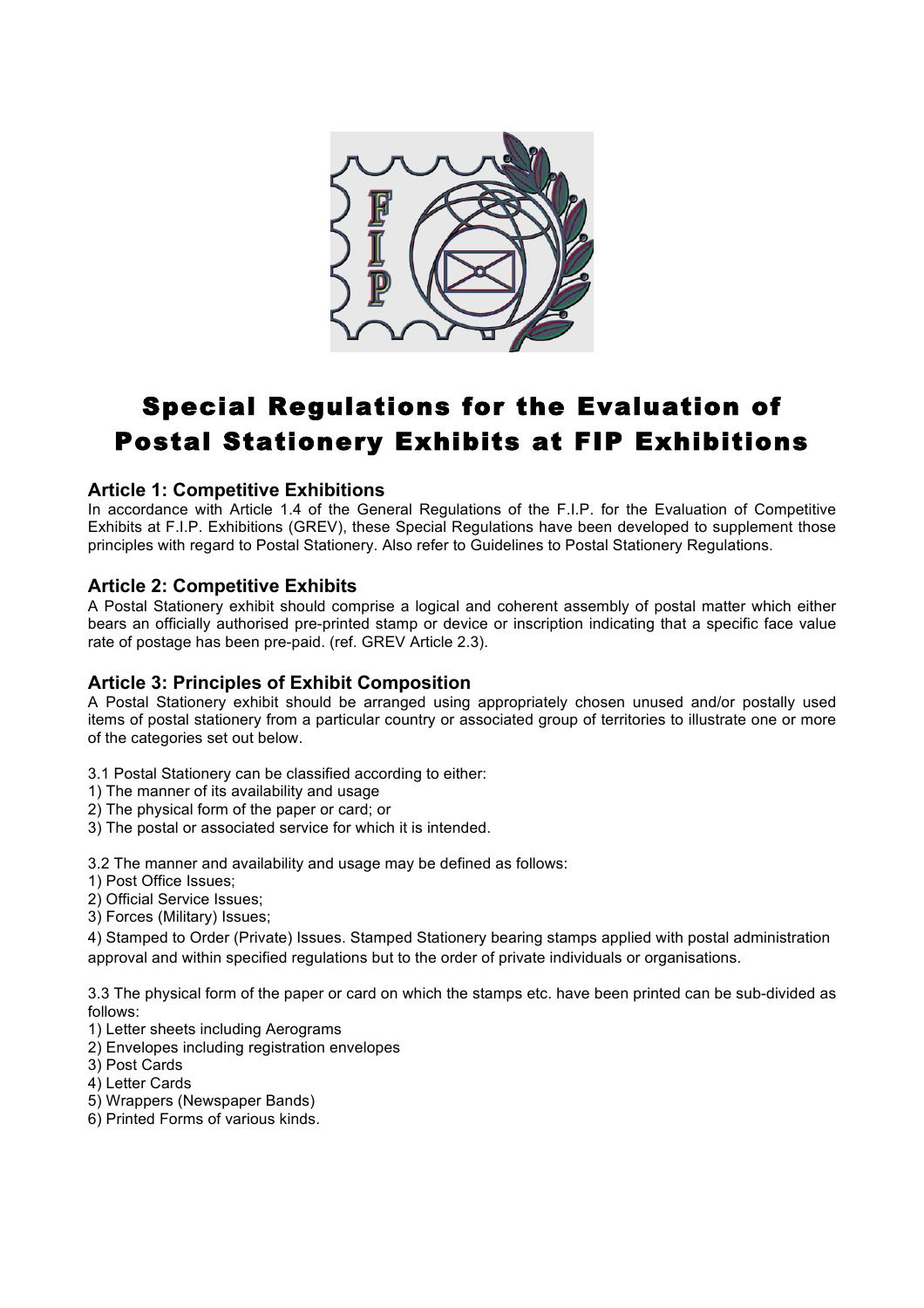3.4 Postal Stationery has been produced for a variety of postal and associated services including the following:

1) Postal: Surface-local, inland, foreign; Air-local, inland, foreign.

2) Registration: inland, foreign.

3) Telegraph: inland, foreign

4) Receipt of Miscellaneous Fees etc.; Certificate of posting of letter parcels; Money orders; Postal orders, and other documents bearing impression of postage stamp designs etc.

3.5 Formula items sold bearing adhesive stamps, covering the relevant country, may be included.

3.6 Postal Stationery exhibits should normally be of entire items. Where certain items are very rare in entire form or are only known to exist in cut-down (cut-square) form they would be acceptable as part of an exhibit as would a study for example of variations in the stamp dies used or those with rare cancellation etc. The use of postal stationery stamps as adhesives could also properly be included.

3.7 Essays and proofs whether of adopted or rejected designs can also be included.

\* The plan or concept of the exhibit shall be clearly laid out in an introductory statement which may take any form, (ref. GREV Article 3.3).

#### **Article 4: Criteria for Evaluating Exhibits**

(Ref. GREV, Article 4).

## **Article 5: Judging of Exhibits**

5.1 Postal Stationery exhibits will be judged by the approved specialists in their respective fields and in accordance with Section V (Articles 31-47) of GREX (ref. GREV, Article 5.1).

5.2 For Postal Stationery exhibits, the following relative terms are presented to lead the Jury to a balanced evaluation (ref. GREV, Article 5.2):

| 30            |
|---------------|
|               |
| 35            |
| 30            |
| $\frac{5}{1}$ |
| 100           |
|               |

## **Article 6: Concluding Provisions**

6.1 In the event of any discrepancies in the text arising from translation, the English text shall prevail.

6.2 The Special Regulations for the Evaluation of Postal Stationery Exhibits at F.I.P. Exhibitions have been approved by the 61st F.I.P. Congress in Granada on the 4th and 5th May 1992. They come into force on 1st January 1995 and apply to those exhibitions granted F.I.P. Patronage, auspices or support, which will take place after 1st January 1995.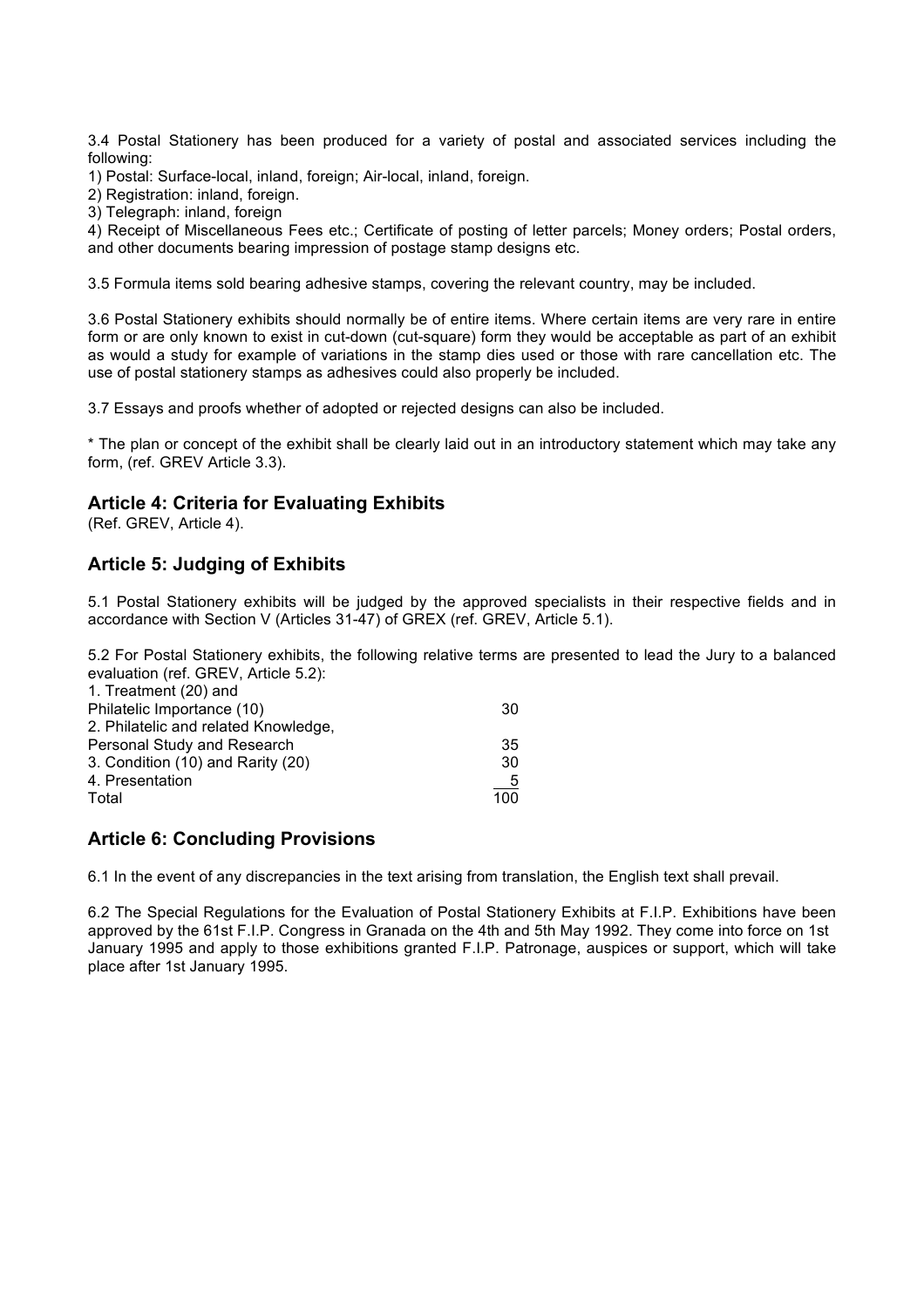## Guidelines for Judging Postal Stationery Exhibits

## **Introduction**

These Guidelines are issued by the FIP Postal Stationery Commission to give practical advice on how to apply the GREV and the Special Regulations for the Evaluation of Postal Stationery Exhibits (SREV) which were approved by the 54th FIP Congress in 1985 in Rome (Revised at the 61st FIP Congress in 1992 in Granada and in Jakarta 2012).

The guidelines have been developed to assist exhibitors in the preparation and judges in the evaluation of postal stationery exhibits. They are intended to provide guidance regarding:

- 1. The definition and nature of postal stationery
- 2. The principles of exhibit composition, and
- 3. The judging criteria of exhibits of postal stationery.

## **1. The Definition and Nature of Postal Stationery**

The FIP Postal Stationery Commission definition of postal stationery is:

"Postal Stationery comprises postal matter which either bears an officially authorised pre-printed stamp or device or inscription indicating that a specific face value of postage or related service has been prepaid"

#### 1.1. The Physical Form

The physical form of the paper or card on which the stamp etc. has been printed depends upon the specific purpose for which a particular item of postal stationery is intended. The earliest stamped items of postal stationery were usually letter sheets (termed covers) and envelopes. The other forms of postal stationery commonly include postcards, wrappers (newspaper bands), registration envelopes, certificates of posting, letter cards, and air letter sheets (aerograms), but other types of documents bearing impressions of postage stamp designs have been produced by a number of countries.

#### 1.2 The availability and usage

Postal Stationery can be grouped into the following classes according to the manner of its availability and usage:

1.2.1 Post office issues: Stamped stationery prepared to the specification of and issued by Postal Administrations for public use. It is important to distinguish the unofficial private modifications of normal Post Office issues made for philatelic purposes

1.2.2 Official service issues: Stamped stationery produced for the use of Government Departments only. Imprinted stamps may be similar to those found on Post Office issues or of a special design. Alternatively, Post Office issues may be adapted for Official Service by overprinting etc.

1.2.3 Forces (military) issues: Stamped stationery produced for the use of members of the armed forces. Imprinted stamps may be similar to those found on Post Office issues of special design.

1.2.4 Stamped to Order/Printed to Private Order issues: Stamped stationery bearing stamps of Post Office design applied with Postal Administration approval and within specified regulations to the order of private individuals or organisations. Imprinted stamps may cover a wider range of denominations and hence designs to those found on Post Office issues. It is important to distinguish within the stamped to order class between those items which were produced for genuine postal usage and those produced for philatelic purposes.

1.2.5 Local post issues: Stamped stationery produced by private postal agencies with varying degrees of Postal Administration recognition or support.

It is also possible to classify postal stationery according to the type of postal or associated service for which it is intended. Examples of such services include the following:

1.2.6 Postage: Surface/airmail - local, inland, foreign, - letters, post cards, parcels, newspapers, etc.

1.2.7 Registration: Inland, foreign.

1.2.8 Telegraph: Inland, foreign, etc.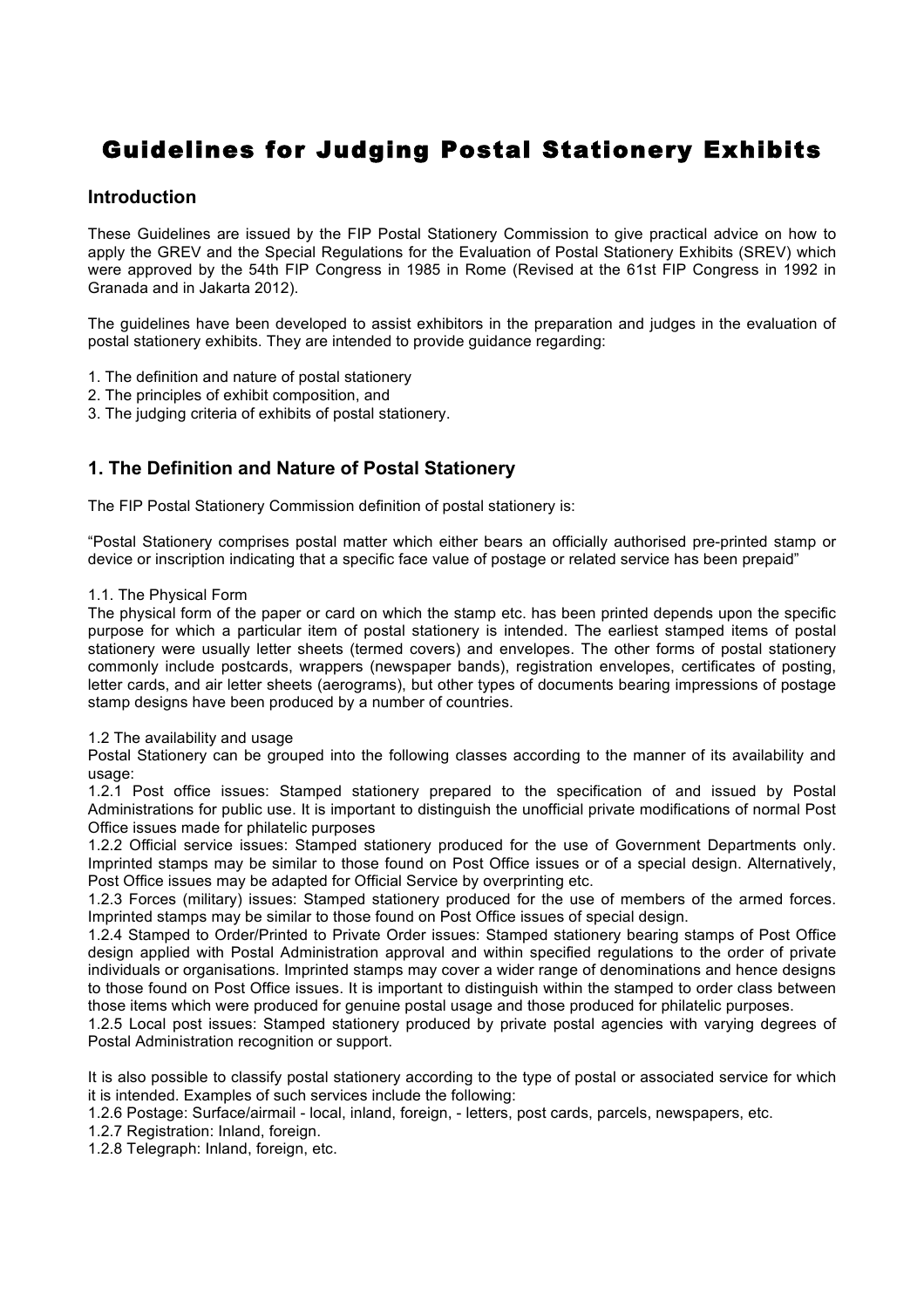1.2.9 Receipt: Receipt of posting - letters, parcels.

1.2.10 Miscellaneous fees etc: Postal orders, money orders, other documents bearing impressions of stamp designs etc.

1.3 Other accepted forms of Postal Stationery

Although not strictly falling within the definition of Postal Stationery set out in 1., the following are also accepted forms of Postal Stationery:

1.3.1 Formula stationery. A number of countries issued so called "formula" items which were sold to the public bearing adhesive stamps, as fore-runners to the issue of postal stationery items with impressed stamps. These formula items can be included in postal stationery exhibits.

1.3.2 Non value indicators. More recently a growing number of Postal Administrations have introduced postal stationery which, while sold to the public at a specific price, merely indicates that a particular service/postage rate has been prepaid without indication of value - termed "non value indicators" (NVI). Such material is of course appropriately included in exhibits of postal stationery.

1.3.3 Telegraph Forms can be exhibited as postal stationery.

1.3.4 Money Orders/Postal Orders/Postal Notes can be exhibited as either postal stationery or revenues.

1.3.5 International Reply Coupons have traditionally been accepted as part of postal stationery and can be exhibited in this class

1.4 Not accepted as Postal Stationery

1.4.1Unstamped formula items (others than those mentioned in 1.3.1), unstamped military stationery, unstamped postal administration stationery, official franks, meter post impressions and privately generated 'Postage Paid Impressions' are all considered outside the definition and should not be exhibited in the postal stationery class.

1.5 Cut-outs (cut squares) in postal stationery exhibits

Postal stationery exhibits should normally be of entire items. Where certain items are very rare in entire form or are only known to exist in cut-down (cut square) form they would be acceptable as part of an exhibit, as would a study for example of variations in the imprinted stamp dies used or those with rare cancellations etc. The use of postal stationery imprinted stamps as adhesives would also properly form part of an exhibit of postal stationery.

## **2. Principles of Exhibit Composition**

#### 2.1 The Exhibit Composition

An exhibit of postal stationery should comprise a logical and coherent assembly of unused and/or used items of postal stationery (as defined in 1.0) to illustrate one or more of the categories set out below.

- a) The issues of a particular country or associated group
- b) The issues of a particular chronological period
- c) The issues of a particular class of postal stationery (1.2.1-1.2.5)
- d) The issues of a particular type of postal or associated service (1.2.6-1.2.10)
- e) The issues relating to a particular physical form of the paper or card (1.1).

In a postal stationery exhibit the exhibitor tells a story with the exhibit. Normally it is the story about the development of the postal stationery items themselves. It can begin with the reason why the postal stationery was issued following with the possible essays and/or proofs. It can then describe the development of the items, different printings, colours, perforations, papers, errors etc. The usage of the items, the rates, routes, cancellations and other aspects are a secondary part of the story and may not be a dominant part of the exhibit.

The exhibits may be planned chronologically, geographically (e.g. by local/national districts), by mode of transport/service, or by any other way that the exhibitor may feel appropriate to employ.

The subject chosen needs to be appropriate in scope for both the initial and also the potential size of the exhibit.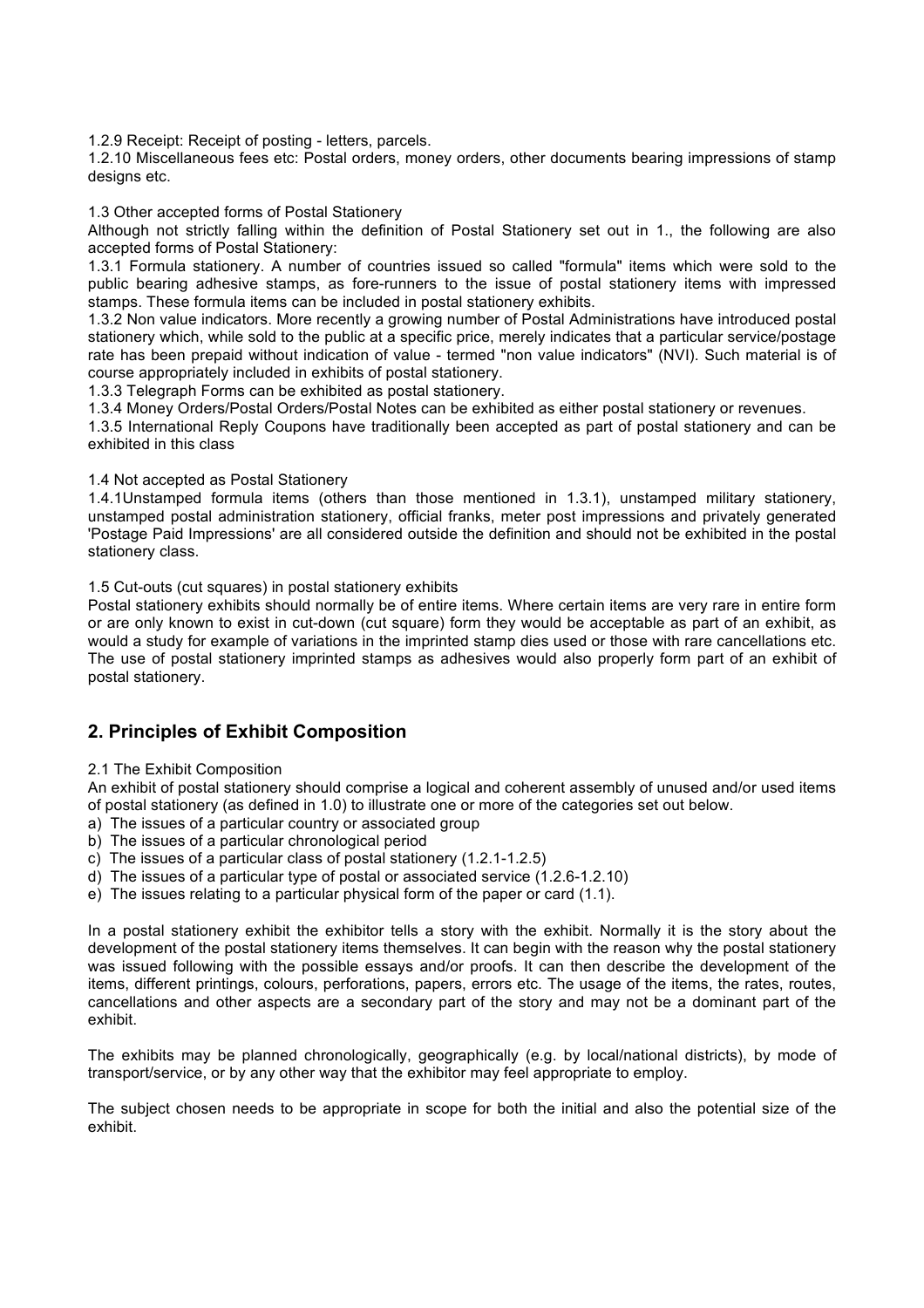#### 2.2 One Frame Exhibits

A One Frame exhibit of Postal Stationery is intended to be an exhibit within the categories mentioned in 2.1 with a very narrow theme that fits into one frame. If a theme can be shown in more than one frame, it is not suitable as a theme for a one frame exhibit.

A selection of items from a multiframe exhibit may be suitable only if the selection can completely treat a natural sub-theme of the exhibit within one frame. An extract of a multiframe exhibit showing only the best items ("cherry picking") from a multiframe exhibit is not appropriate as a one frame exhibit.

As with multi-frame exhibits One Frame Exhibits should have primary focus on the postal stationery itself. Exhibits with a heavy emphasis of usage are unlikely to succeed.

2.3 The Introductory Sheet (or the Title Page)

All Postal Stationery exhibits must include an introductory sheet. This introductory sheet should consist of:

- The title of the exhibit
- Short, precise and relevant general information on the subject
- A description of the purpose of the exhibit
- A description of the scope of the exhibit (What is included in the exhibit and what is omitted)
- A plan of the structure of the exhibit chapters or sections etc.– rather than a "frame by frame" or "page by page" description
- A list of personal research by the exhibitor within the subject (with references to articles or literature)
- A list of the most important literature references

## **3. Judging of Postal Stationery**

In agreement with Articles 5.7 of the General Regulations of the FIP Exhibitions (GREX), General World and International Exhibitions should provide for a specific Postal Stationery Class to be exhibited as an entity in one part or room of the exhibition.

In other exhibitions where no separate class has been designated it is desirable that postal stationery exhibits be grouped geographically within the Traditional Philately Class.

In judging a postal stationery exhibit the jury will use the following general criteria (ref. GREV, Article 4.2):

- 1. Treatment ref. GREV, Article 4.5
- 2. Philatelic Importance ref. GREV, Article 4.6
- 3. Philatelic and related Knowledge, Personal Study and Research ref. GREV, Article 4.7
- 4. Condition ref. GREV, Article 4.8
- 5. Rarity ref. GREV, Article 4.8
- 6. Presentation ref. GREV, Article 4.9.

Exhibitors should be aware of the need to consider carefully the various aspects which combine together to maximise the award an exhibit can attract.

Some indications are given below of the basic elements underlying each individual criterion.

#### 3.1 Treatment (20 points)

Treatment of the exhibit reflects the degree to which the exhibitor is able to create a balanced exhibit characteristic of the chosen subject. A logical progression that is easy to follow and a clear concise write up will help the jurors to appreciate the exhibit. In assessing treatment jurors will check that the statements made in the introduction and plan are adequately represented in the display.

The exhibit is evaluated on whether:

- The completeness of the material shown in relation to the scope of the exhibit
- The subject has been chosen to enable a properly balanced exhibit to be shown in the space available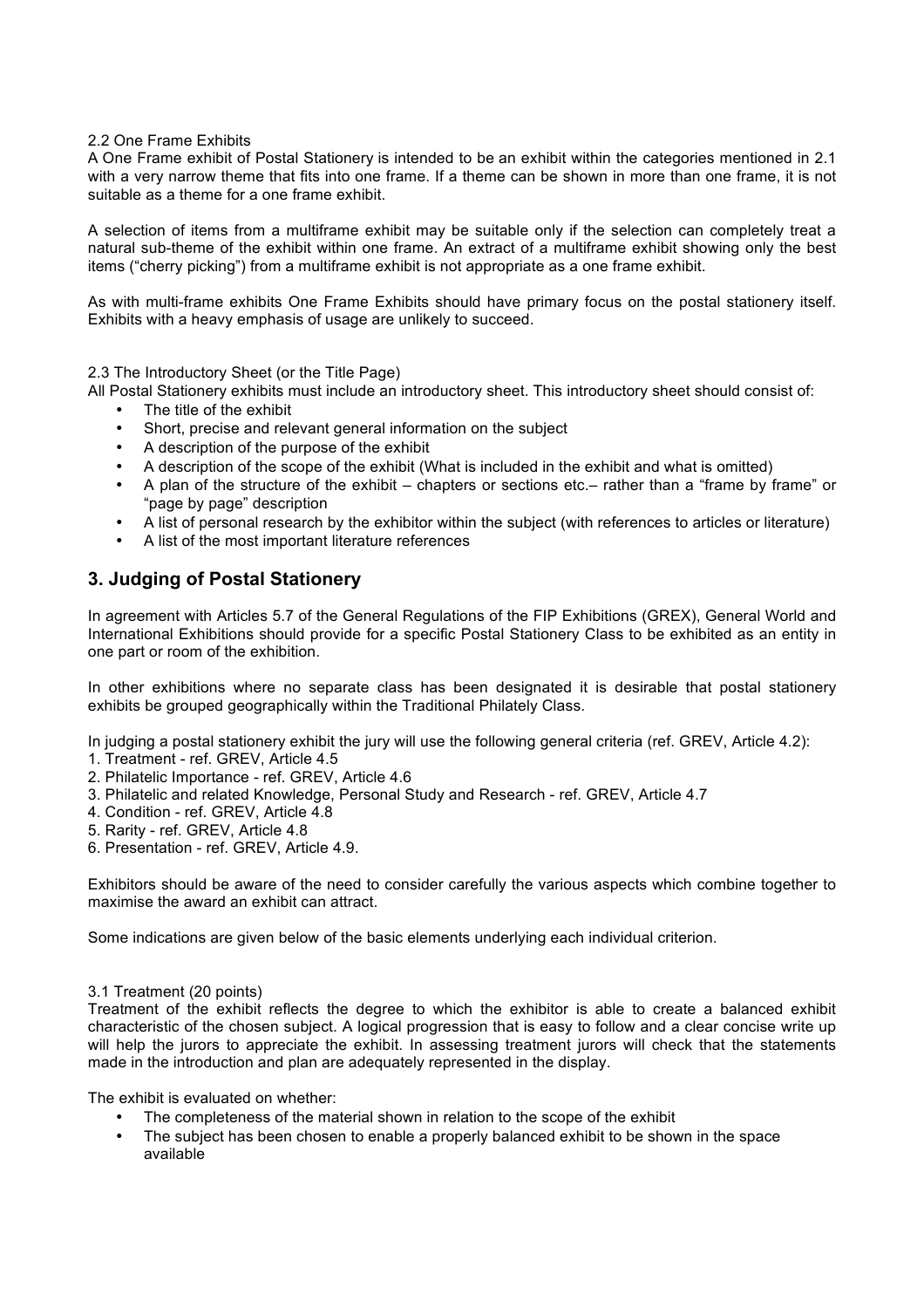- The primary focus is the stationery itself and secondarily the usage
- The content reflects the title, purpose, scope and plan
- There is a logical flow in the exhibit
- The headlines of each page support the understanding of the treatment
- There is a good balance between the different parts of the exhibit
- There is a natural start and ending point of the exhibit
- There is no duplicated material (For instance: Two similar items postmarked in two different cities are in a postal stationery exhibit duplication)

The Introduction Page is evaluated on whether if it:

- Introduces the purpose of the exhibit
- Defines the scope of the exhibit
- Explains the structure of the exhibit
- Has a plan of the exhibit<br>• Mentions the most import
- Mentions the most important literature/references

The selection of material for a postal stationery exhibit involves a compromise between the many pages of material the exhibitor may wish to show and the number of pages that will fit in the frames allotted by the exhibition management. This selection is an important factor not only in assessing treatment, but also knowledge. Providing a clear indication is given, the exhibitor may omit material that is of lesser significance. In general, the common items of an issue may be represented by a token showing, while the better material of the same issue should be shown in depth. The judges will appreciate that this treatment shows the exhibitor's knowledge of the material.

#### 3.2 Philatelic Importance (10 points)

The "importance" of an exhibit is determined by both the significance of the actual exhibit in relation to the subject chosen and the overall significance of that subject.

In assessing the importance of the exhibit consideration is given to:

- How difficult is the selected area?
- What is the significance of the selected area relative to world philately?
- What is the significance of the selected area relative to the national philately of the country?
- What is the significance of the material shown in the exhibit relative to the selected area?

3.3 Philatelic and related Knowledge, Personal Study and Research (35 points)

Philatelic and related knowledge is demonstrated by the items chosen for display and their related comments. Personal study is demonstrated by the proper analysis of the items chosen for display. Personal research is presentation of new facts related to the chosen subject.

Philatelic and related knowledge:

- The choice of items reflects knowledge of the chosen area
- The exhibit should demonstrate a full and accurate appreciation of the subject chosen<br>• The existing literature within the area has been used
- The existing literature within the area has been used
- The items are well described

Personal study - descriptions of:

- The postal stationery type, name and location of printer, issuing date, earliest recorded use & numbers printed (where known)
- Watermarks, paper, perforations etc. of the postal stationery
- Postal stationery printings and varieties
- Rates and usage
- Rarer added stamps to a postal stationery item
- Scarce destinations and unusual routes
- Distinctive cancellations and/or added markings affecting the rate and those not affecting the rate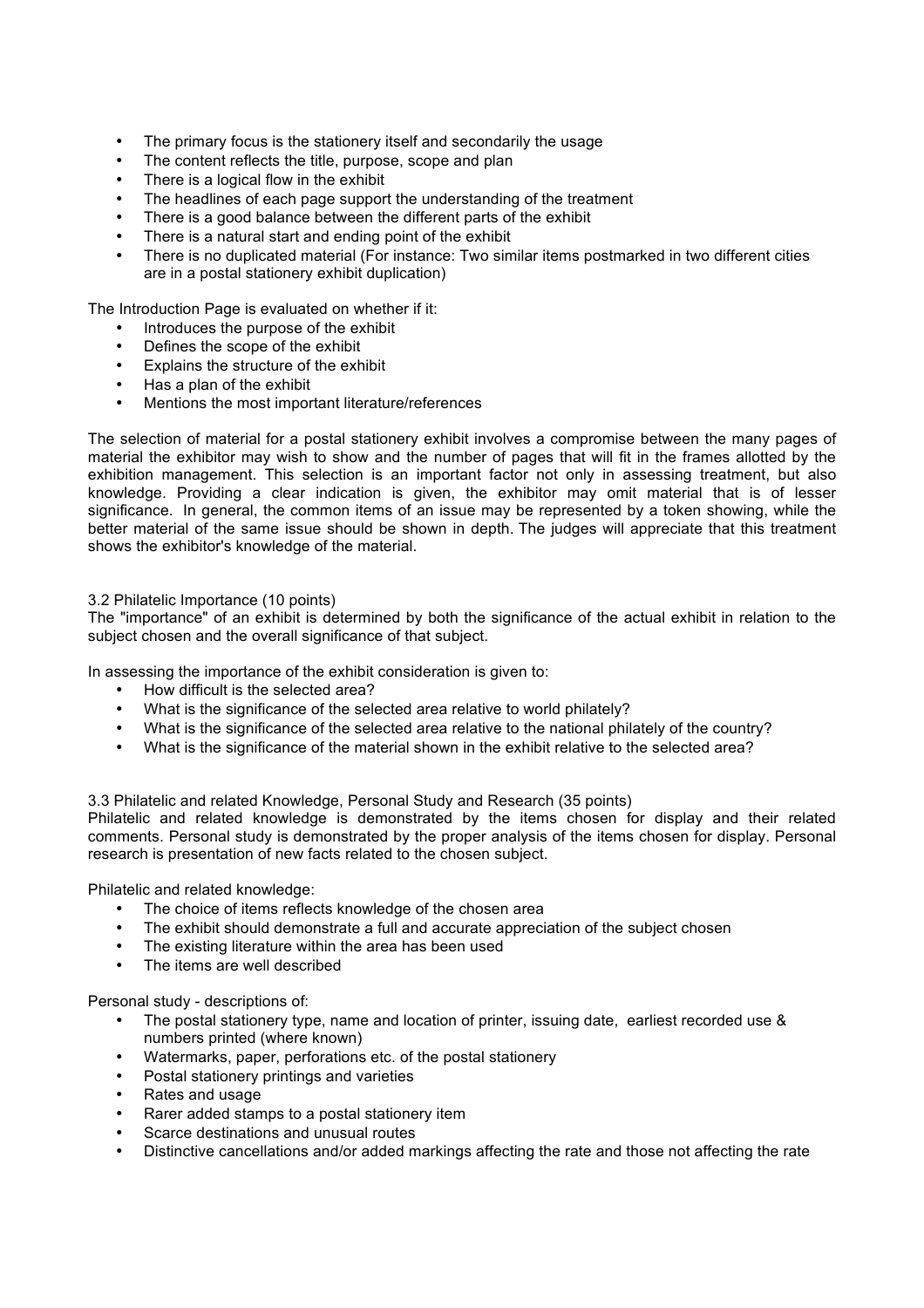Personal research:

- Research carried out by the exhibitor
- Research and new discoveries should be given full coverage in accordance with their importance.

Where appropriate references should be given to the exhibitor's own or other previously published information. Where the exhibitor has extended such information a reference can be placed either in the introductory statement or on the exhibition page to which the research refers.

It is unrealistic to require a collector to develop new findings in a heavily studied and researched area. For this reason, such exhibits will not be penalised for a lack of personal research, but will be given additional consideration if, in spite of previous research that has taken place, the exhibitor has managed to come up with new findings.

The proper evaluation of philatelic and related knowledge, personal study, and research will be based on the relevant description of each philatelic object shown. A well thought-out plan may avoid otherwise lengthy descriptions later in the exhibit.

If using rarity statements ("One of X recorded") it is important to mention the source of this recording. Do not use expressions like "Unique" or "Very rare".

Only the knowledge, study and research documented by the items in the exhibit can be judged. Furthermore exhibitors should bear in mind that the information given should not overwhelm the philatelic material shown.

#### 3.4 Condition (10 points)

The postal stationery items should be in the best possible condition. The condition of the items is evaluated as if they were stamps: No tears, no missing corners, no bends, no stains, no missing perforation (if present) etc.

Exhibitors are encouraged to show unique or very rare material that does not occur in fine condition, but are cautioned from including other items in a condition that may reduce the perceived overall condition of the exhibit. The condition of common material should be impeccable.

It is important to remember that the actual condition obtainable will vary according to the country and period.

Commercially used items are to be preferred to philatelic produced ones.

Additional franking should also be in best possible quality and postmarks should be as clear as possible with all essential wording complete.

If an item has been restored or manipulated it must be described as such.

Unless a postal stationery item is of extreme rarity, is unknown as entire, or the exhibit is primarily concerned with variations in the stamp impression only, it is desirable that only entires be shown.

#### 3.5 Rarity (20 points)

Rarity is directly related to the philatelic items shown and to the relative scarcity of this material (however, not the value).

The jurors will primarily be looking for:

- The rarities (postal stationery types) within the area
- Essays, proofs (approved and rejected) and specimens
- Unused items, items used at intended rate and with additional franking (express, registered etc)
- The difficulty of obtaining relevant and interesting postal stationery material for the exhibit.
- How easy it will be to duplicate the exhibit